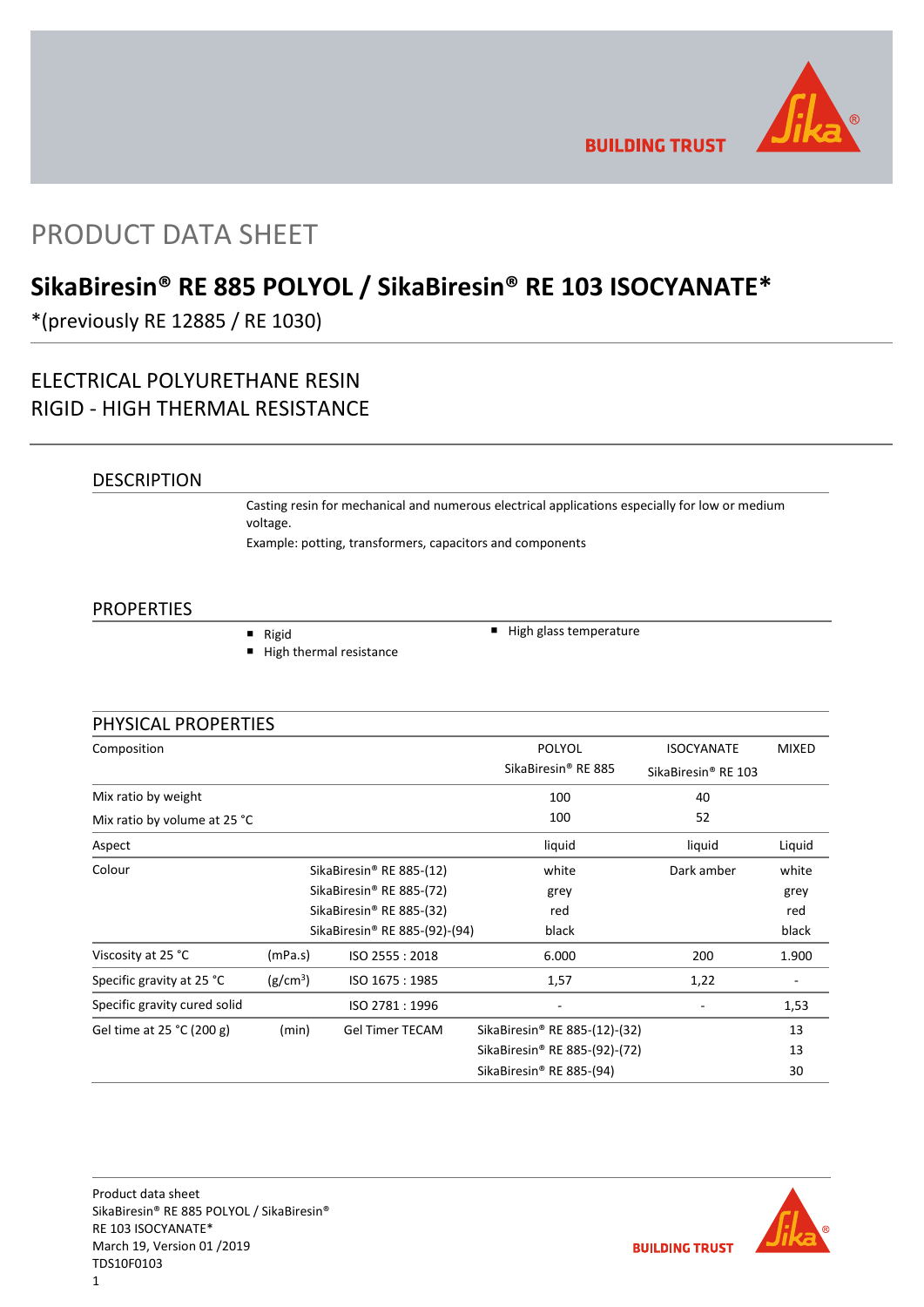### MECHANICAL PROPERTIES at 23 °C<sup>(1)</sup>

| Hardness            | ISO 868: 2003     | Shore D1 / D15    | 88/87 |
|---------------------|-------------------|-------------------|-------|
| Tensile Strength    |                   | MPa               | 57    |
| Elongation at break | ISO 527: 1993     | %                 |       |
| Flexural modulus    | ISO 178: 2010     | MPa               | 4.400 |
| Impact strength     | ISO 179/1eU: 1994 | kJ/m <sup>2</sup> | 11    |

(1) Average values obtained on standard specimens / Hardening 16 hours at 80°C and 24 hours at 23°C

### THERMAL AND SPECIFIC PROPERTIES (1)

| Working temperature                                                                                 | $\overline{\phantom{a}}$ | °C                        | $-40$ to $+150$ |
|-----------------------------------------------------------------------------------------------------|--------------------------|---------------------------|-----------------|
| Thermal conductivity                                                                                | ISO 2582 : 1978          | W/m.K                     | 0,42            |
| Glass transition temperature (Tg)                                                                   | ISO 11359 : 1999         | °C                        | 90              |
| Coefficient of thermal expansion (CTE)<br>$[-25 \text{ to } +80]$ °C<br>$[+95 \text{ to } +130]$ °C | ISO 11359 : 1999         | $10^{-6}$ K <sup>-1</sup> | 50<br>140       |
| Water absorption $(23^{\circ}C - 24$ Hours)                                                         | ISO 62 : 1999            | %                         | 0,18            |
| Directive 2015/863/EU (ROHS) (2)                                                                    |                          |                           | Conform         |

(1) Average values obtained on standard specimens / Hardening 16 hours at 80°C and 24 hours at 23°C.

(2) European directive on the restriction of the use of certain hazardous substances electrical and electronic equipment.

(3) Internal tests

### DIELECTRIC AND INSULATING PROPERTIES at 23°C **(1)**

| Dielectric strength (50 Hz - 1 mm)       | CEI 60243-1 E2:1998 | kV/mm        | 25          |
|------------------------------------------|---------------------|--------------|-------------|
| Dielectric constant $\epsilon$ (100 Hz)  | CEI 60250 : 1969    |              | 4,1         |
| Dissipation factor tan $\delta$ (100 Hz) | CEI 60250 : 1969    | -            | $5.10^{-3}$ |
| Volume resistivity (1.000 V)             | CEI 60093 E2:1980   | $\Omega$ .cm | $1.10^{16}$ |

(1) Average values obtained on standard specimens / Hardening 16 hours at 80°C and 24 hours at 23°C

### PROCESSING

- Before use ISOCYANATE SikaBiresin® RE 101 check carefully the absence of crystallisation or dimerization on each package
- Solid particle presence
- **Cloudy liquid**
- In case of crystallization or dimerization, the product must be placed in an oven at 60°C until complete decrystallization (16 hours maximum). Rehomogenize and return to room temperature. After shaking the product into the package, the product is not clear, DO NOT USE THE PRODUCT.
- Setting may be observed on the polyol. In that case, it is necessary to mix the POLYOL part until both colour and aspect become homogeneous. This is not harmful for the product quality.
- Both parts (POLYOL and ISOCYANATE) have to be mixed at a temperature higher than 18°C according to the mix ratio indicated on the technical datasheet. Before casting check that parts or moulds are free of any trace of moisture

### HANDLING PRECAUTIONS

Normal health and safety precautions should be observed when handling these products :

- Ensure good ventilation.
- Wear gloves, glasses and protective clothes.

For further information, please consult the Safety Data Sheets.

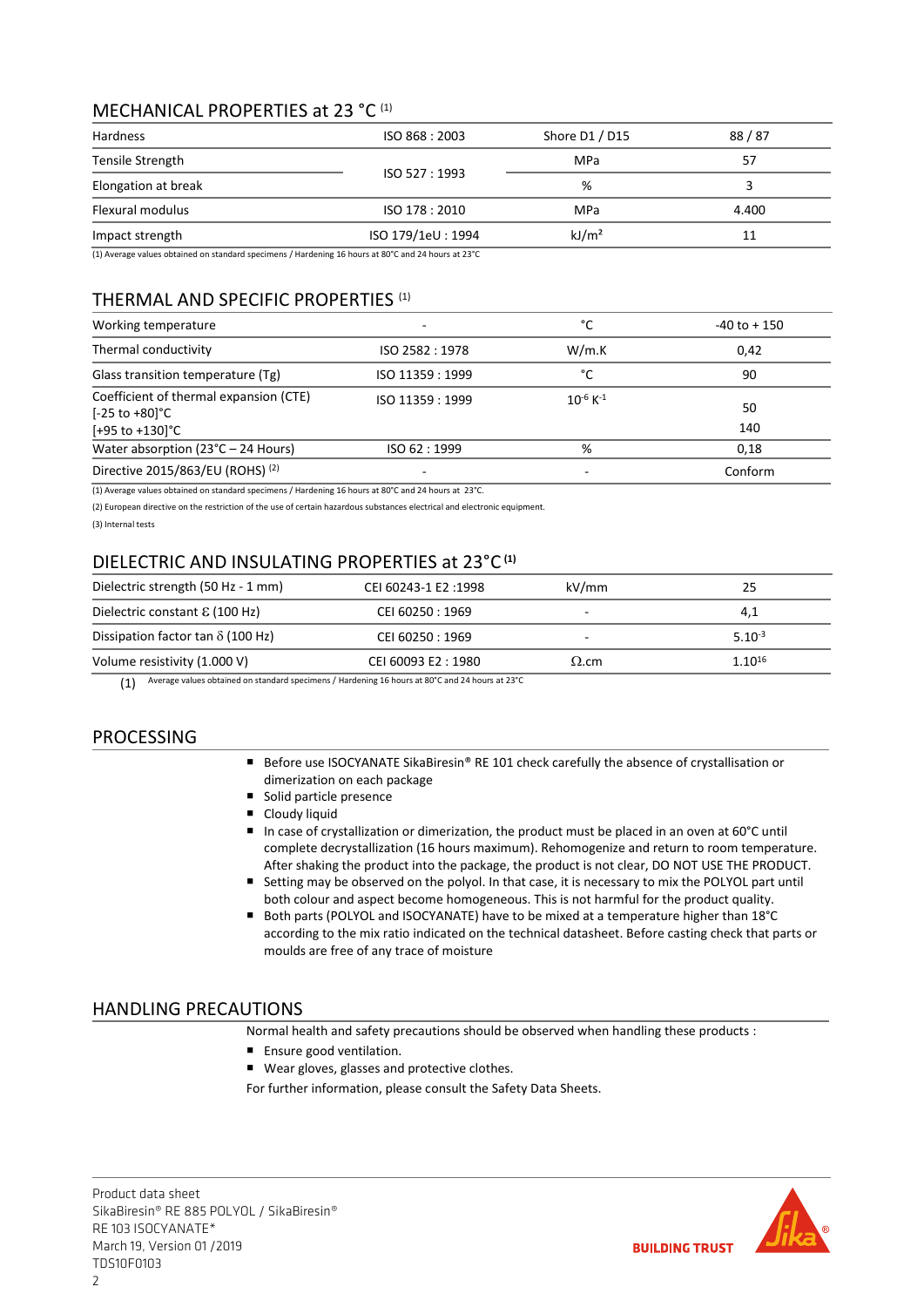### STORAGE CONDITIONS

Storage at a temperature below 5°C can cause crystallisation and dimerization of the ISOCYANATE SikaBiresin® RE 103. Shelf life is 12 months for the POLYOL and 12 months for ISOCYANATE in a dry place and in their original unopened containers at a temperature between 15 to 25°C. Any open can must be tightly closed under dry inert gas (dry air, nitrogen, etc…).

### PACKAGING

Packaging information on request, please contact your local sales representative or find your local contact on www.sikaadvancedresins.com

### FURTHER INFORMATION

The information herein is offered for general guidance only. Advice on specific applications is available on request from the Technical Department of Sika Advanced Resins. Copies of the following publications are available on request: Safety Data Sheets.

### VALUE BASES

All technical data stated in this Product Data Sheet are based on laboratory tests. Actual measured data may vary due to circumstances beyond our control.

### HEALTH AND SAFETY INFORMATION

For information and advice regarding transportation, handling, storage and disposal of chemical products, users shall refer to the actual Safety Data Sheets containing physical, ecological, toxicological and other safety-related data.

### LEGAL NOTICE

The information, and, in particular, the recommendations relating to the application and end-use of Sika products, are given in good faith based on Sika's current knowledge and experience of the products when properly stored, handled and applied under normal conditions in accordance with Sika's recommendations. In practice, the differences in materials, substrates and actual site conditions are such that no warranty in respect of merchantability or of fitness for a particular purpose, nor any liability arising out of any legal relationship whatsoever, can be inferred either from this information, or from any written recommendations, or from any other advice offered. The user of the product must test the product's suitability for the intended application and purpose. Sika reserves the right to change the properties of its products. The proprietary rights of third parties must be observed. All orders are accepted subject to our current terms of sale and delivery. Users must always refer to the most recent issue of the local Product Data Sheet for the product concerned, copies of which will be supplied on request.